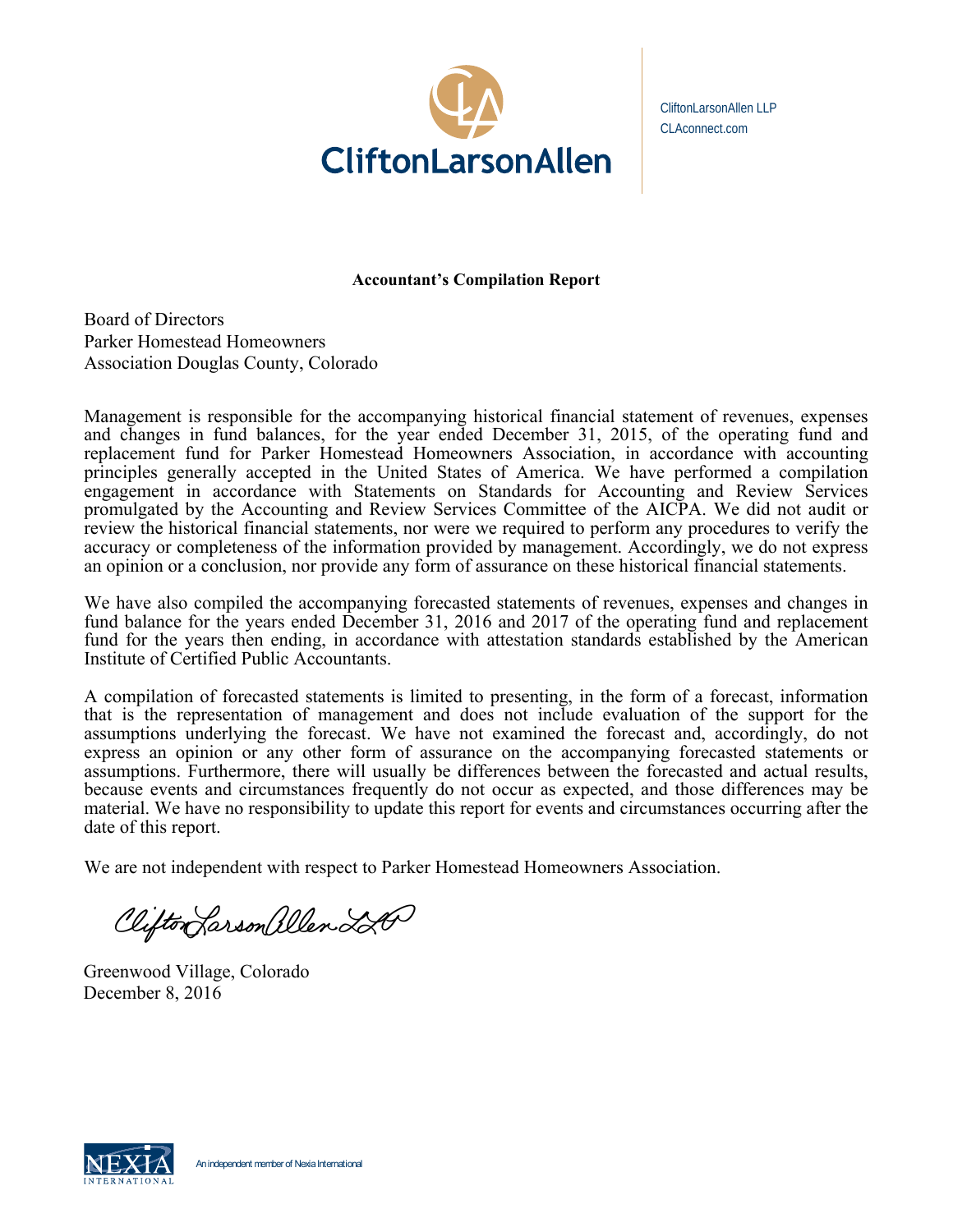#### **PARKER HOMESTEAD HOMEOWNERS ASSOCIATION SUMMARY 2017 BUDGET AS RATIFIED WITH 2015 ACTUAL AND 2016 ESTIMATED For the Years Ended and Ending December 31,**

12/8/2016

|                                      | <b>ACTUAL</b> |        | <b>ESTIMATED</b> | <b>ADOPTED</b> |        |
|--------------------------------------|---------------|--------|------------------|----------------|--------|
|                                      | 2015          |        | 2016             |                | 2017   |
| <b>BEGINNING FUND BALANCES</b>       | \$            |        | \$<br>2,039      | S              | 10,328 |
| <b>REVENUES</b>                      |               |        |                  |                |        |
| 1 HOA assessments                    |               | 9,431  | 35,000           |                | 50,400 |
| 2 Developer contribution             |               | 4,672  | 15,000           |                |        |
| 3 Working capital                    |               |        | 3,240            |                |        |
| 4 Other HOA fees                     |               |        | 549              |                |        |
| Total revenues                       |               | 14,103 | 53,789           |                | 50,400 |
| <b>TRANSFERS IN</b>                  |               | 1,000  | 2,000            |                | 2,000  |
| Total funds available                |               | 15,103 | 57,828           |                | 62,728 |
|                                      |               |        |                  |                |        |
| <b>EXPENDITURES</b>                  |               |        |                  |                |        |
| 5 General and administration<br>6    |               | 343    |                  |                |        |
| Accounting<br>7<br>Audit             |               |        | 3,000<br>1,500   |                | 4,000  |
| $\,$ 8 $\,$<br><b>Billing</b>        |               | 1,328  | 4,000            |                | 4,000  |
| 9<br>Contingency                     |               |        |                  |                | 1,000  |
| 10<br>HOA management                 |               | 7,118  | 6,000            |                | 4,000  |
| 11<br>Insurance                      |               | 1,614  | 2,000            |                | 2,000  |
| 12<br>Legal                          |               |        | 1,000            |                | 1,000  |
| 13<br>Miscellaneous                  |               | 81     | 1,500            |                | 500    |
| 14<br>Postage and printing           |               |        | 500              |                | 500    |
| 15 Operations and maintenance        |               |        |                  |                |        |
| 16<br>Fertilization / weed control   |               |        | 1,000            |                | 2,000  |
| 17<br>Irrigation repair              |               |        |                  |                | 1,000  |
| 18<br>Landscape maintenance          |               |        | 5,000            |                | 9,000  |
| 19<br>Landscape maintenance - native |               |        | 3,000            |                | 3,000  |
| 20<br>Snow removal                   |               |        | 5,000            |                | 5,000  |
| 21<br>Trash removal                  |               | 1,074  | 8,000            |                | 9,000  |
| 22<br>Utilities                      |               | 506    | 3,000            |                | 3,000  |
| 23<br>Website                        |               |        | 1,000            |                | 500    |
| Total expenditures                   |               | 12,064 | 45,500           |                | 49,500 |
| <b>TRANSFERS OUT</b>                 |               | 1,000  | 2,000            |                | 2,000  |
| Total expenditures and transfers out |               |        |                  |                |        |
| requiring appropriation              |               | 13,064 | 47,500           |                | 51,500 |
| <b>ENDING FUND BALANCES</b>          | \$            | 2,039  | \$<br>10,328     | \$             | 11,228 |

 This financial information should be read only in connection with the accompanying accountant's compilation report and summary of significant assumptions.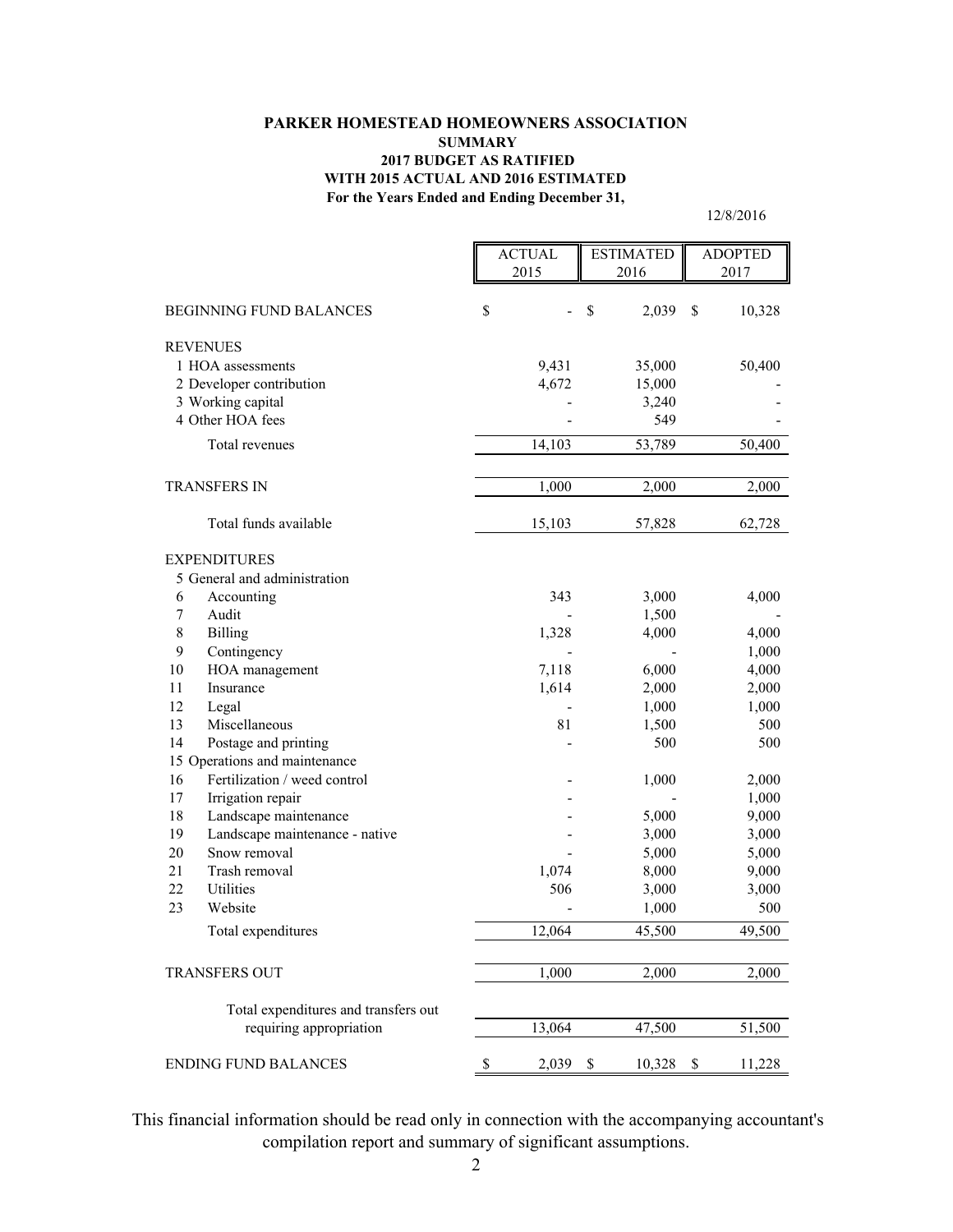#### **PARKER HOMESTEAD HOMEOWNERS ASSOCIATION GENERAL FUND 2017 BUDGET AS RATIFIED WITH 2015 ACTUAL AND 2016 ESTIMATED For the Years Ended and Ending December 31,**

12/8/2016

|         |                                      | <b>ACTUAL</b>    | <b>ESTIMATED</b> | <b>ADOPTED</b> |                |
|---------|--------------------------------------|------------------|------------------|----------------|----------------|
|         |                                      | 2015             | 2016             | 2017           |                |
|         |                                      |                  |                  |                |                |
|         | <b>BEGINNING FUND BALANCES</b>       | \$               | \$<br>1,039      | $\mathbf S$    | 7,328          |
|         | <b>REVENUES</b>                      |                  |                  |                |                |
|         | 1 HOA assessments                    | 9,431            | 35,000           |                | 50,400         |
|         | 2 Developer contribution             | 4,672            | 15,000           |                |                |
|         | 3 Working capital                    |                  | 3,240            |                |                |
|         | 4 Other HOA fees                     |                  | 549              |                |                |
|         | Total revenues                       | 14,103           | 53,789           |                | 50,400         |
|         | Total funds available                | 14,103           | 54,828           |                | 57,728         |
|         | <b>EXPENDITURES</b>                  |                  |                  |                |                |
|         | General and administration           |                  |                  |                |                |
| 5       | Accounting                           | 343              | 3,000            |                | 4,000          |
| 6       | Audit                                |                  | 1,500            |                |                |
| 7       | Billing                              | 1,328            | 4,000            |                | 4,000          |
| $8\,$   | Contingency                          |                  |                  |                | 1,000          |
| 9<br>10 | HOA management<br>Insurance          | 7,118            | 6,000            |                | 4,000          |
| 11      | Legal                                | 1,614            | 2,000<br>1,000   |                | 2,000<br>1,000 |
| 12      | Miscellaneous                        | 81               | 1,500            |                | 500            |
| 13      | Postage and printing                 |                  | 500              |                | 500            |
|         | Operations and maintenance           |                  |                  |                |                |
| 14      | Fertilization / weed control         |                  | 1,000            |                | 2,000          |
| 15      | Irrigation repair                    |                  |                  |                | 1,000          |
| 16      | Landscape maintenance                |                  | 5,000            |                | 9,000          |
| 17      | Landscape maintenance - native       |                  | 3,000            |                | 3,000          |
| 18      | Snow removal                         |                  | 5,000            |                | 5,000          |
| 19      | Trash removal                        | 1,074            | 8,000            |                | 9,000          |
| 20      | Utilities                            | 506              | 3,000            |                | 3,000          |
| 21      | Website                              |                  | 1,000            |                | 500            |
|         | Total expenditures                   | 12,064           | 45,500           |                | 49,500         |
|         | <b>TRANSFERS OUT</b>                 |                  |                  |                |                |
|         | RESERVE FUND                         | 1,000            | 2,000            |                | 2,000          |
|         | Total transfers out                  | 1,000            | 2,000            |                | 2,000          |
|         | Total expenditures and transfers out |                  |                  |                |                |
|         | requiring appropriation              | 13,064           | 47,500           |                | 51,500         |
|         | <b>ENDING FUND BALANCES</b>          | \$<br>$1,039$ \$ | 7,328            | - \$           | 6,228          |

 This financial information should be read only in connection with the accompanying accountant's compilation report and summary of significant assumptions.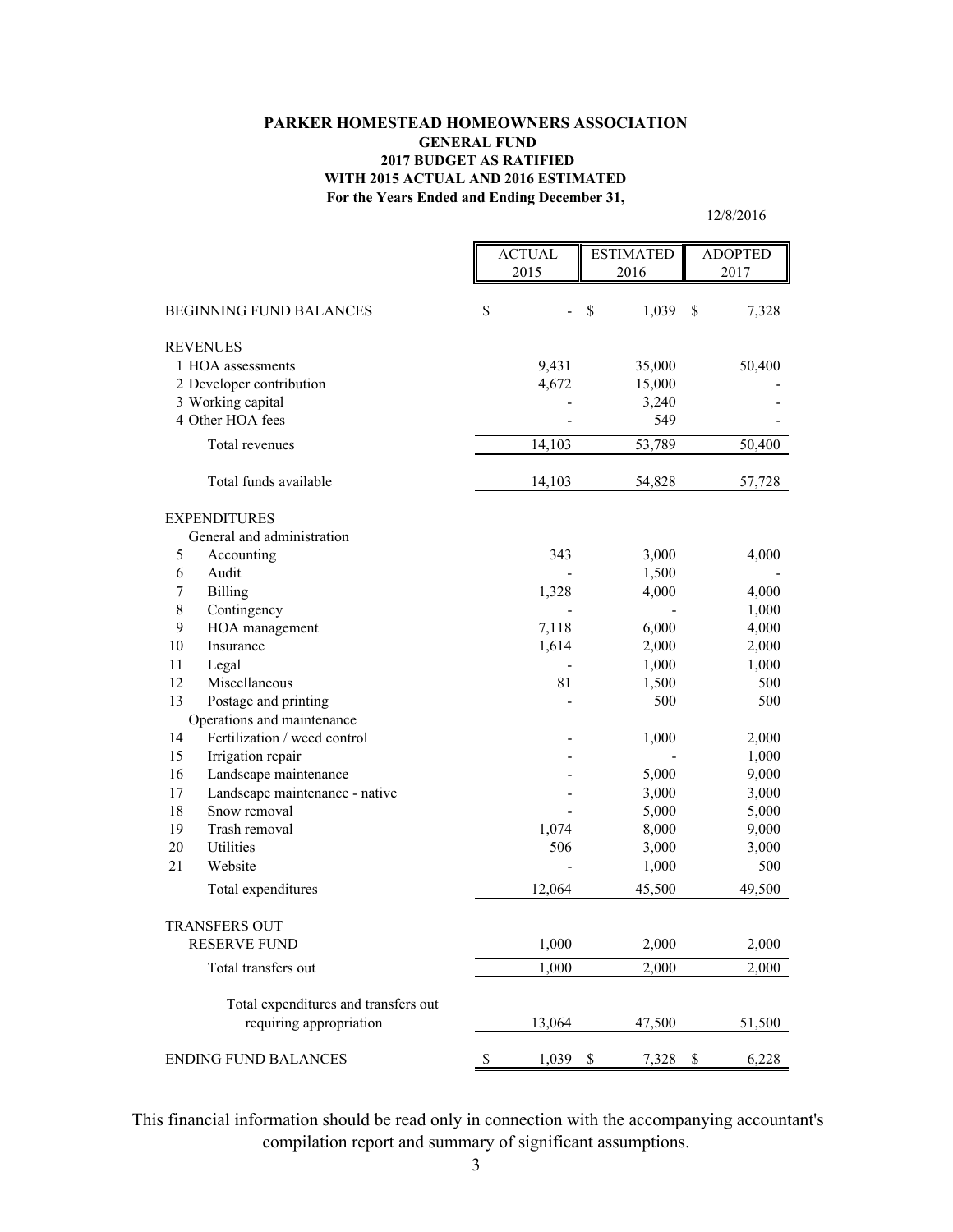## **PARKER HOMESTEAD HOMEOWNERS ASSOCIATION RESERVE FUND 2017 BUDGET AS RATIFIED WITH 2015 ACTUAL AND 2016 ESTIMATED For the Years Ended and Ending December 31,**

12/8/2016

|                                                                 | <b>ACTUAL</b><br>2015 |       | <b>ESTIMATED</b><br>2016 |         | <b>ADOPTED</b><br>2017 |       |
|-----------------------------------------------------------------|-----------------------|-------|--------------------------|---------|------------------------|-------|
| <b>BEGINNING FUND BALANCES</b>                                  | \$                    |       | \$                       | 1,000 S |                        | 3,000 |
| <b>REVENUES</b>                                                 |                       |       |                          |         |                        |       |
| Total revenues                                                  |                       |       |                          |         |                        |       |
| <b>TRANSFERS IN</b>                                             |                       |       |                          |         |                        |       |
| <b>GENERAL FUND</b>                                             |                       | 1,000 |                          | 2,000   |                        | 2,000 |
| Total transfers in                                              |                       | 1,000 |                          | 2,000   |                        | 2,000 |
| Total funds available                                           |                       | 1,000 |                          | 3,000   |                        | 5,000 |
| <b>EXPENDITURES</b>                                             |                       |       |                          |         |                        |       |
| Total expenditures                                              |                       |       |                          |         |                        |       |
| Total expenditures and transfers out<br>requiring appropriation |                       |       |                          |         |                        |       |
| <b>ENDING FUND BALANCES</b>                                     | \$                    | 1,000 | \$                       | 3,000   | \$                     | 5,000 |

 This financial information should be read only in connection with the accompanying accountant's compilation report and summary of significant assumptions.